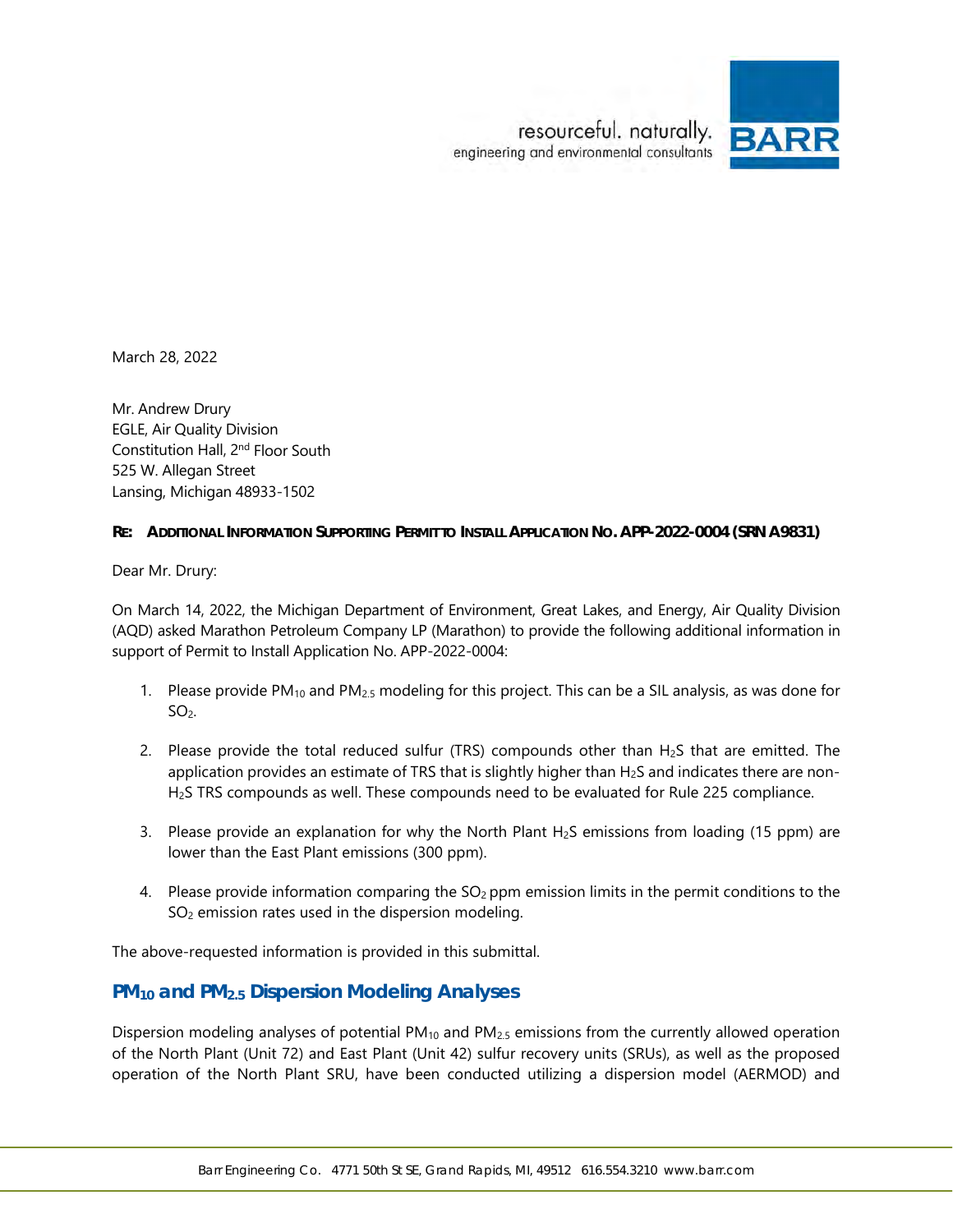modeling databases (e.g., receptor points, terrain, meteorological data) consistent with the  $SO_2$  modeling submitted as part of the Permit to Install (PTI) application. Hourly  $PM_{10}$  emission limits for both emission units are stipulated in Renewable Operating Permit No. MI-ROP-A9831-2012c (the ROP). For purposes of this modeling demonstration: 1) Annual emissions were conservatively based on continuous operation (8,760 hours) at the hourly potential to emit; and 2) PM $_{2.5}$  emissions were considered equivalent to PM $_{10}$ emissions. Increases to the current permit-allowable emission limits are not proposed. Modeled hourly and annual emission rates are summarized in **Table 1**.

Resultant impacts from the existing and proposed operating scenarios were compared against the  $PM_{10}$ and PM2.5 significant impact levels (SILs). As shown in **Table 2**, modeled impacts are less than the SILs under both operating conditions. The dispersion modeling input and output files are being provided in electronic format as part of this submittal.

# **Evaluation of Total Reduced Sulfur Compounds**

The small difference in TRS emissions and  $H_2S$  emissions reflects a conservative assumption that dates back to the 2008 permitting of the Detroit Heavy Oil Upgrade Project (DHOUP). However, the Claus process for treating off-gas provides enough heat and hydrogen that the following reactions should favor a shift of TRS to  $H_2S$ :

- $SO_2 + 3H_2 \rightarrow 3H_2O + H_2S$
- $SB + 8H_2 \rightarrow 8H_2S$
- $COS + H<sub>2</sub>O \rightarrow CO<sub>2</sub> + H<sub>2</sub>S$
- $CS_2 + 2H_2O \rightarrow CO_2 + H_2S$

The kinetics of the (shift reaction) to drive any CO in the tail gas to CO2 is very quick and consequently is strongly favored over the production of COS.

This is also addressed in the AP-42 Final Background Document for Sulfur Recovery which states that "all sulfur compounds in the Claus reactors including sulfur vapor (S),  $CS_2$ , and COS are reduced to H<sub>2</sub>S".

Accordingly, Marathon does not expect measurable quantities of non-H2S TRS compounds in the rail/truck loading operation.

## **Emissions Associated with North Plant and East Plant SRU Loading Operations**

The North Plant SRU sulfur pits are equipped with stripping pumps that agitate/liberate H<sub>2</sub>S from the liquid stream. Pit sweeping operations return the liberated H<sub>2</sub>S to the front end of the SRU, where it is reintroduced to the process. This operation results in a higher level of  $H_2S$  control and reduces the  $H_2S$  concentration at the loading operation to no greater than 15 ppmw. The North Plant SRU H<sub>2</sub>S control operation was determined to be T-BACT under Rule 336.1224 during permitting of DHOUP.

# **Permit-Allowable SO<sub>2</sub> Emissions**

Though the project does not trigger a requirement to conduct an air quality impact analysis, dispersion model simulations were conducted to confirm that shifting sulfur recovery operations from the East Plant SRU to the North Plant SRU will not result in an increase in ambient SO2 concentrations downwind of the refinery. Modeled emission rates were based on the following: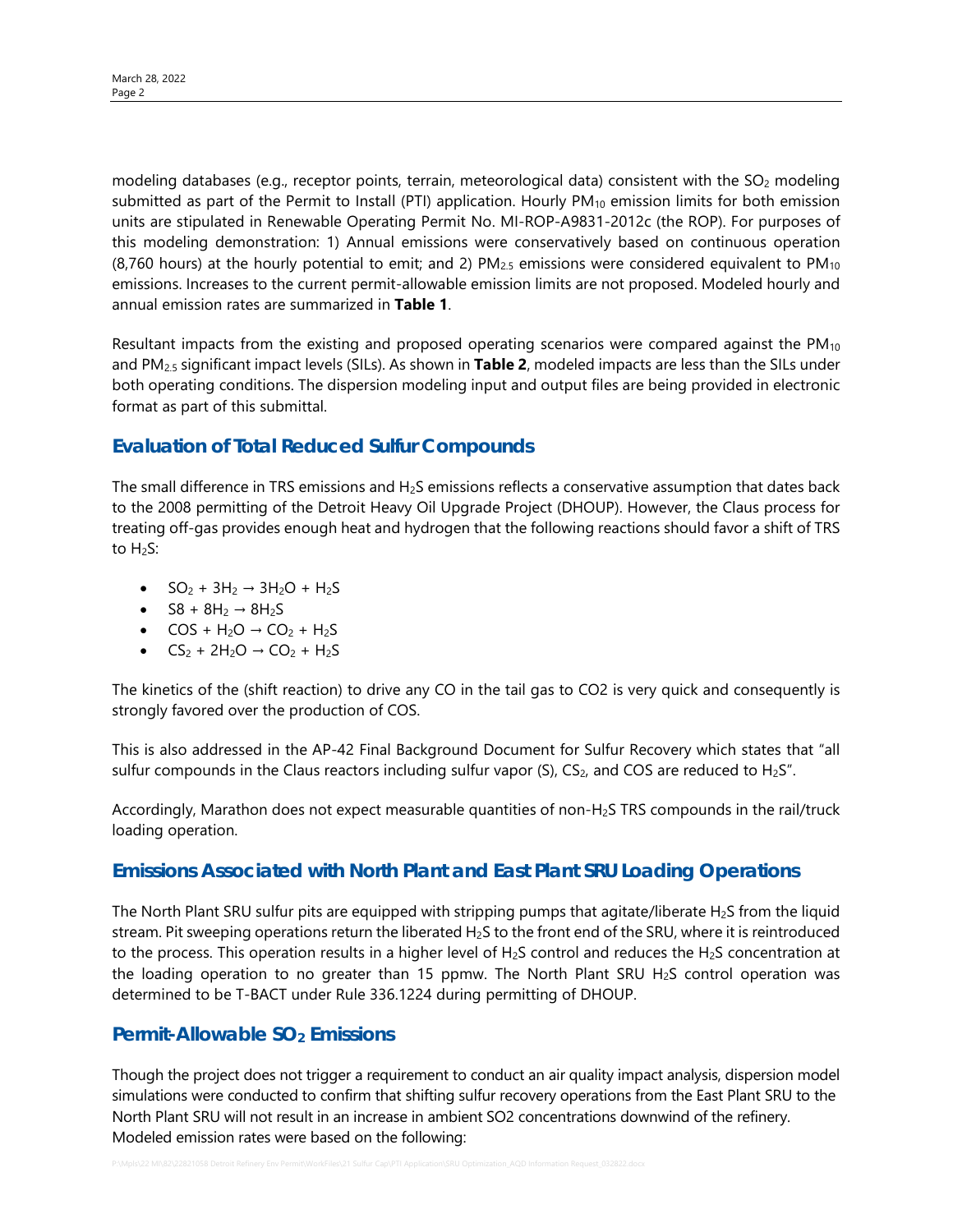- Existing operations allowed under the ROP Actual throughput and emissions from the period 2018 through 2020.
- Future operations Projected throughput and emissions.

As described in the PTI application, the ROP sets a cap on SO<sub>2</sub> concentration levels (in ppm) from the North Plant SRU and East Plant SRU, which were made enforceable during the permitting of DHOUP. However, PTI No. 88-15 the ROP sets an enforceable  $SO_2$  emissions cap of 88.0 tons per year from the two sulfur plants, the fluidized catalytic cracking unit (FCCU), and two gasoil hydrotreaters (GOHTs), which was made enforceable during the permitting of the Tier 3 fuels project. The Tier 3 fuels emissions cap is effectively more stringent than the direct sulfur plant ROP limits and is consistent with the projected emissions that were modeled as part of the SO<sub>2</sub> impacts analysis.

The impacts analysis confirms that shifting sulfur recovery operations from the East Plant SRU to the North Plant SRU will result in a reduction in SO<sub>2</sub> impacts downwind of the refinery.

-oOo-

Should you have any questions or need additional information, please contact me at (616) 560-1799 [\(bleahy@barr.com\)](mailto:bleahy@barr.com) or Chris Abshire at (313) 297-6236 [\(CAbshire@marathonpetroleum.com\)](mailto:CAbshire@marathonpetroleum.com).

Sincerely,

Burgley

Brian Leahy Senior Consultant

Enclosure

C: Jeremy Beasley, Marathon Chris Abshire, Marathon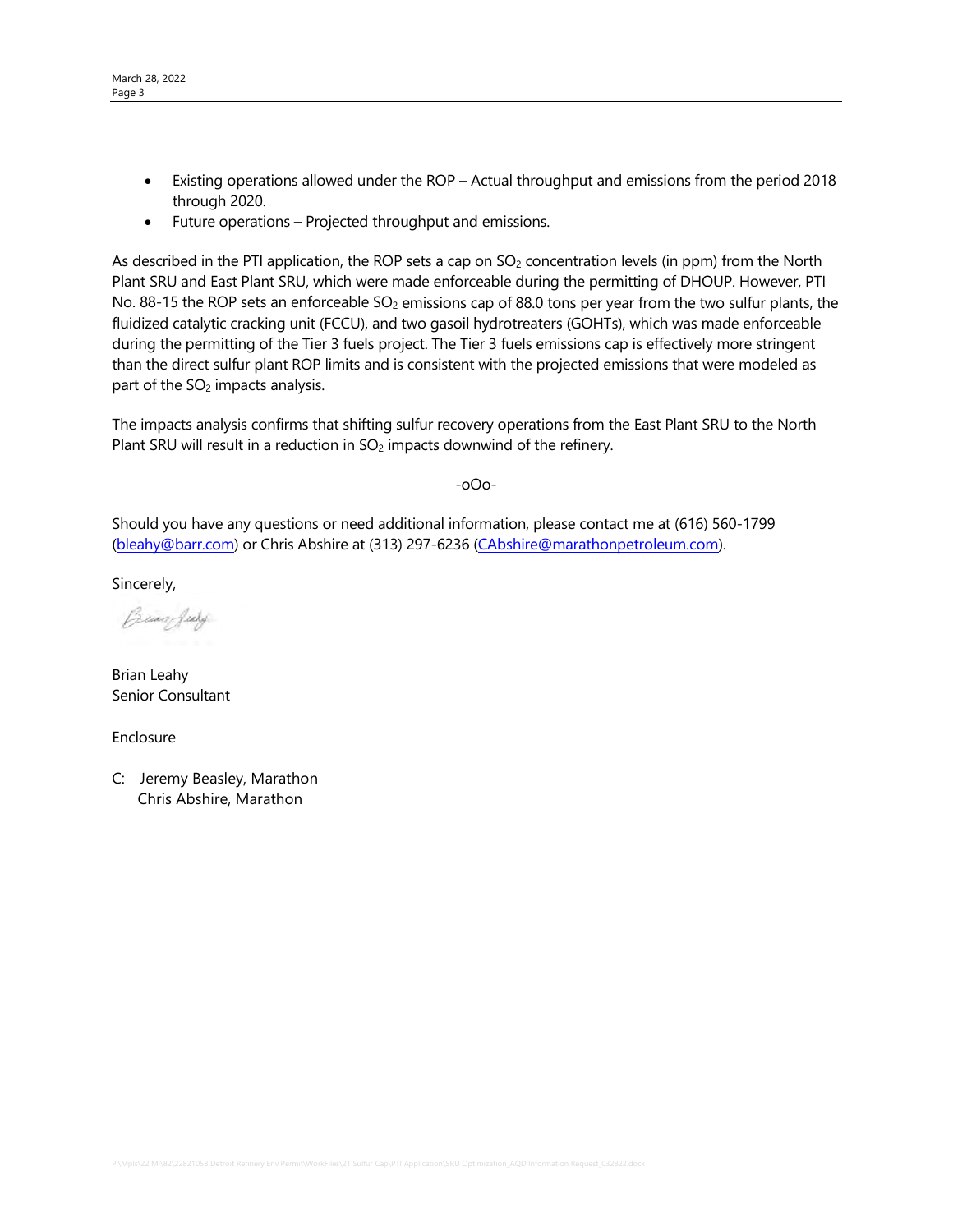## **TABLE 1 PM10 AND PM2.5 EMISSION RATES - SULFUR CAP OPTIMIZATION PROJECT MICHIGAN REFINING DIVISION**

|                                                                                |             | <b>ROP Emission Limits</b> | <b>Annual PTE</b> |              |  |  |  |  |  |  |
|--------------------------------------------------------------------------------|-------------|----------------------------|-------------------|--------------|--|--|--|--|--|--|
| <b>Emission</b>                                                                | <b>PM10</b> | <b>PM2.5</b>               | <b>PM10</b>       | <b>PM2.5</b> |  |  |  |  |  |  |
| Unit                                                                           | (lb/hr)     | (lb/hr)                    | (tons/yr)         | (tons/yr)    |  |  |  |  |  |  |
| <b>EMISSIONS BASED ON ROP OPERATIONAL LIMITS (CURRENT OPERATING SCENARIO)</b>  |             |                            |                   |              |  |  |  |  |  |  |
| Unit 42 SRU Thermal Oxidizer                                                   | 1.75        | 1.75                       | 7.7               | 7.7          |  |  |  |  |  |  |
| Unit 72 SRU Thermal Oxidizer                                                   | 2.85        | 2.85                       | 12.5              | 12.5         |  |  |  |  |  |  |
| Total:                                                                         | 4.60        | 4.60                       | 20.1              | 20.1         |  |  |  |  |  |  |
| <b>EMISSIONS BASED ON ROP OPERATIONAL LIMITS (PROPOSED OPERATING SCENARIO)</b> |             |                            |                   |              |  |  |  |  |  |  |
| Unit 42 SRU Thermal Oxidizer                                                   |             |                            |                   |              |  |  |  |  |  |  |
| Unit 72 SRU Thermal Oxidizer                                                   | 2.85        | 2.85                       | 12.5              | 12.5         |  |  |  |  |  |  |

#### **Notes:**

1. MI-ROP-A9831-2012c limits hourly PM10 emissions from both emission units.

2. For purposes of this modeling demonstration, PM2.5 emissions were considered equivalent to PM10 emissions.

3. Annual PTE based on the assumption that the emission unit will operate 8,760 hours per year.